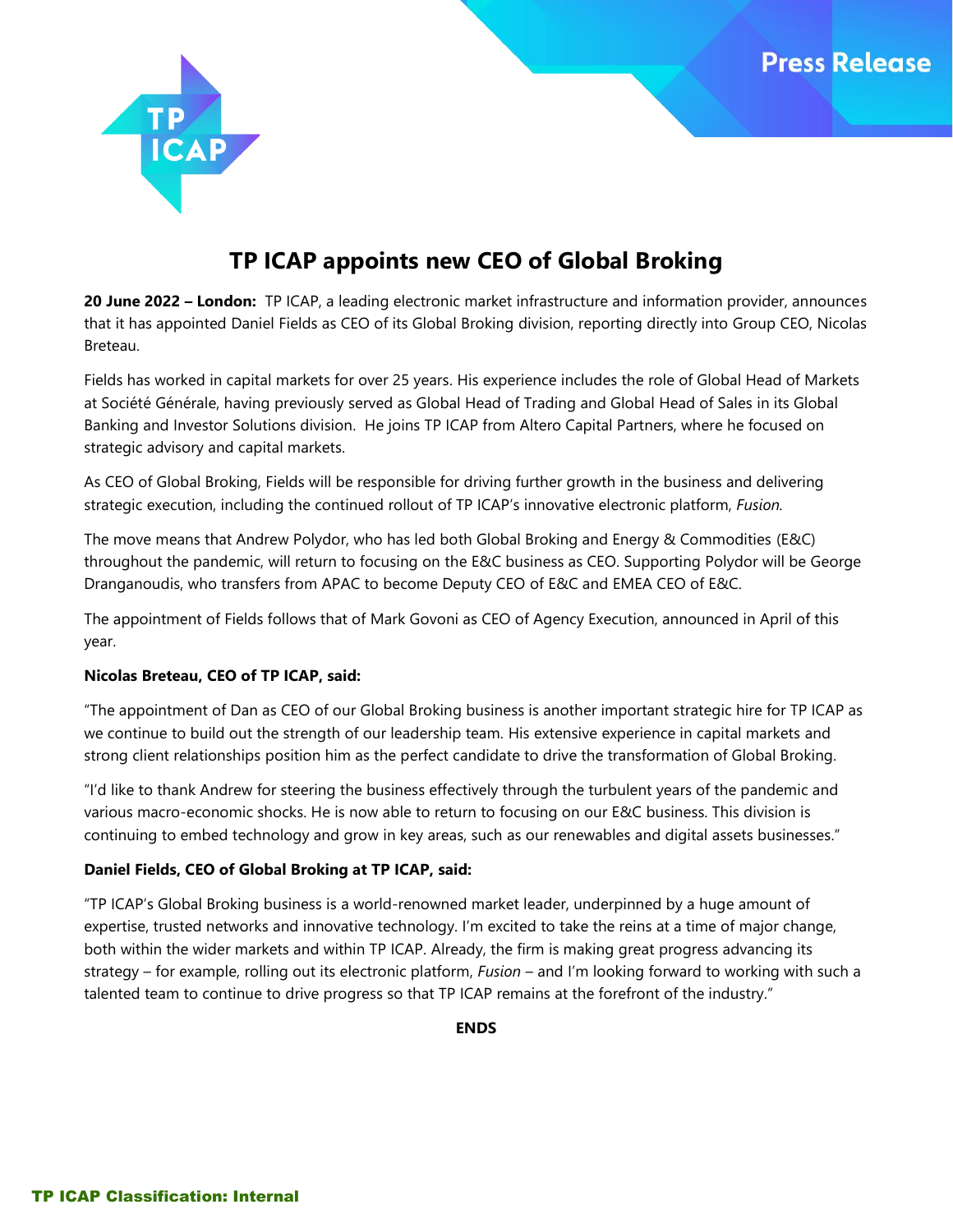### **About TP ICAP Group plc**

TP ICAP Group plc is a leading global markets infrastructure and data solutions provider. The Group operates a portfolio of separate and competing brands to deliver intermediary services, contextual insights and intelligence, trade execution, pre- and post-trade services, and data-led solutions. We are formed of four business divisions:

- *Global Broking*: the largest Interdealer Broker in the world operating under the *ICAP*, *Tullett Prebon* and *Louis Capital* brands servicing clients in Rates, FX, Credit and Equities. We match buyers and sellers, facilitate price discovery, liquidity, execution and risk management*.*
- *Energy & Commodities*: the world's leading OTC energy and commodities broker operating under the *ICAP*, *PVM* and *Tullett Prebon* brands. Active in all major commodities markets including oil, gas, power, renewables, ferrous metals, base metals, precious metals and soft commodities.
- *Agency Execution*: serving the buy side operating under the *Liquidnet* and *COEX Partners* brands. We provide trading services for a broad range of asset classes, serving a sophisticated client base of asset managers, asset owners and hedge funds.
- *Parameta Solutions*: formed of two businesses Data & Analytics (D&A) and Post Trade Solutions. D&A is the world leader in providing of scarce, neutral OTC data. Consequently, it is well placed to offer unbiased data products and solutions that facilitate trading, enhance transparency, reduce risk, improve operational efficiency and a broad range of risk management solutions. Post Trade Solutions provides pure electronic services focused on resetting, compression and repo.

[www.tpicap.com](http://www.tpicap.com/)

#### **Media Contact**

#### **TP ICAP**

Fay Rajaratnam +44 7812811374 [Fay.Rajaratnam@tpicap.com](mailto:Fay.Rajaratnam@tpicap.com)

*This communication provided by TP ICAP plc and/or one of its group companies ("TP ICAP") and all information contained in or attached to it including, but not limited to market prices/levels and market commentary, (the "Information") is for informational purposes only, is confidential and may be legally privileged. All intellectual property rights in the Information are, and shall remain, the property of TP ICAP. The Information is subject to TP ICAP's terms of business as published or communicated to clients from time to time and is directed to Eligible Counterparties and Professional Customers only and is not intended for Retail Clients (as each term is defined by the rules of the Financial Conduct Authority ("FCA")).* 

*The Information is not, and should not be construed as, an offer, bid, recommendation or solicitation in relation to any financial instrument or investment or to participate in any particular trading strategy. The Information is not to be relied upon and is not warranted, either expressly or by implication, as to completeness, timeliness, accuracy, merchantability or fitness for any particular purpose. All representations and warranties are expressly disclaimed. Access to the Information by anyone other than the intended recipient is unauthorised and any disclosure, copying or redistribution is prohibited without TP ICAP's prior written approval.*

*In no circumstances will TP ICAP be liable for any indirect or direct loss, or consequential loss or damages including without limitation, loss of business or profits arising from the use of, any inability to use, or any inaccuracy in the Information.*